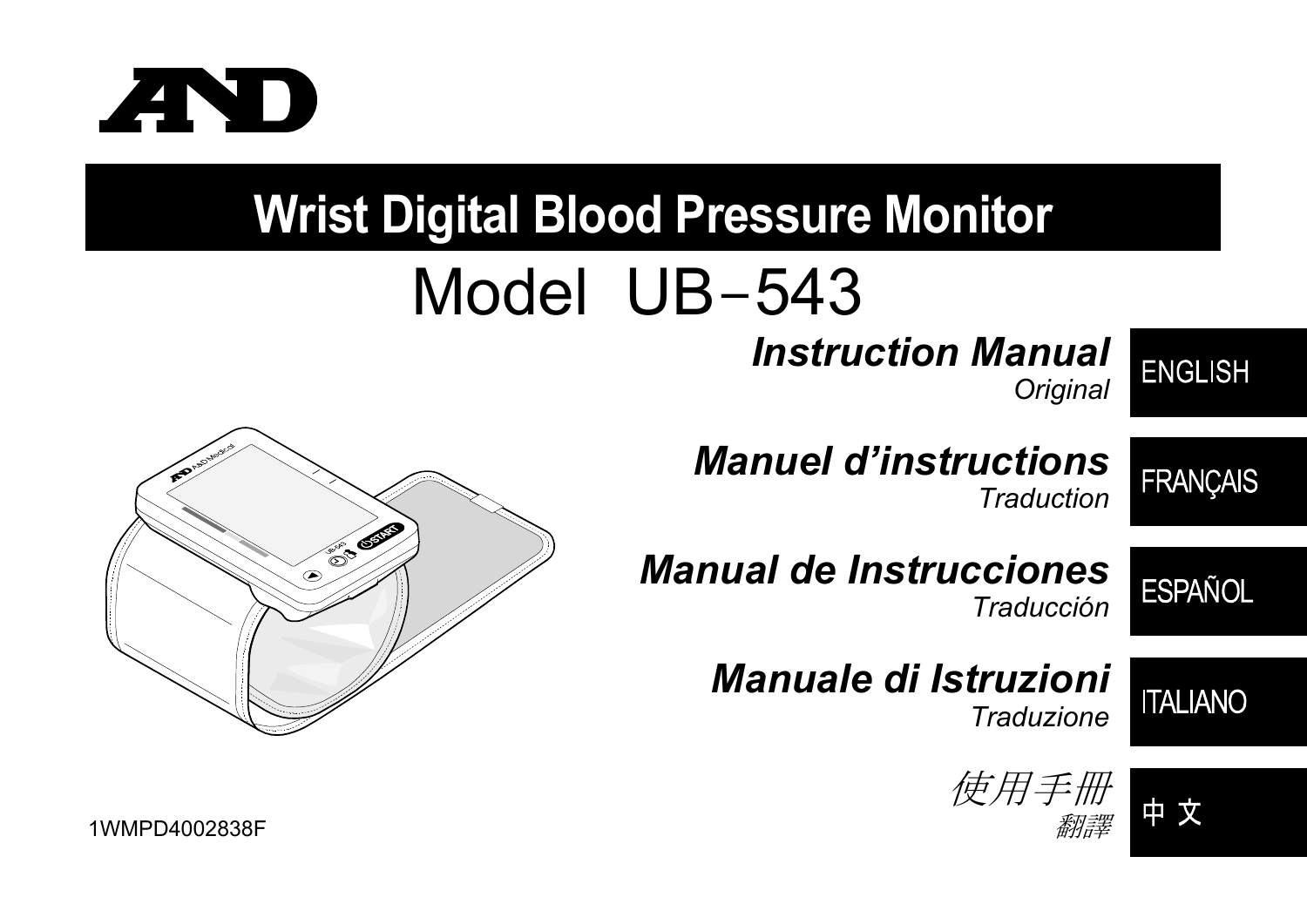### **Contents**

| Symbols.            |    |
|---------------------|----|
|                     |    |
|                     |    |
|                     |    |
|                     |    |
|                     |    |
|                     |    |
|                     |    |
|                     |    |
|                     |    |
|                     |    |
| <b>Measurements</b> |    |
|                     |    |
|                     |    |
|                     |    |
|                     |    |
|                     |    |
|                     |    |
|                     |    |
|                     |    |
|                     |    |
|                     |    |
|                     |    |
|                     |    |
|                     |    |
| Maintenance         |    |
|                     |    |
|                     | 20 |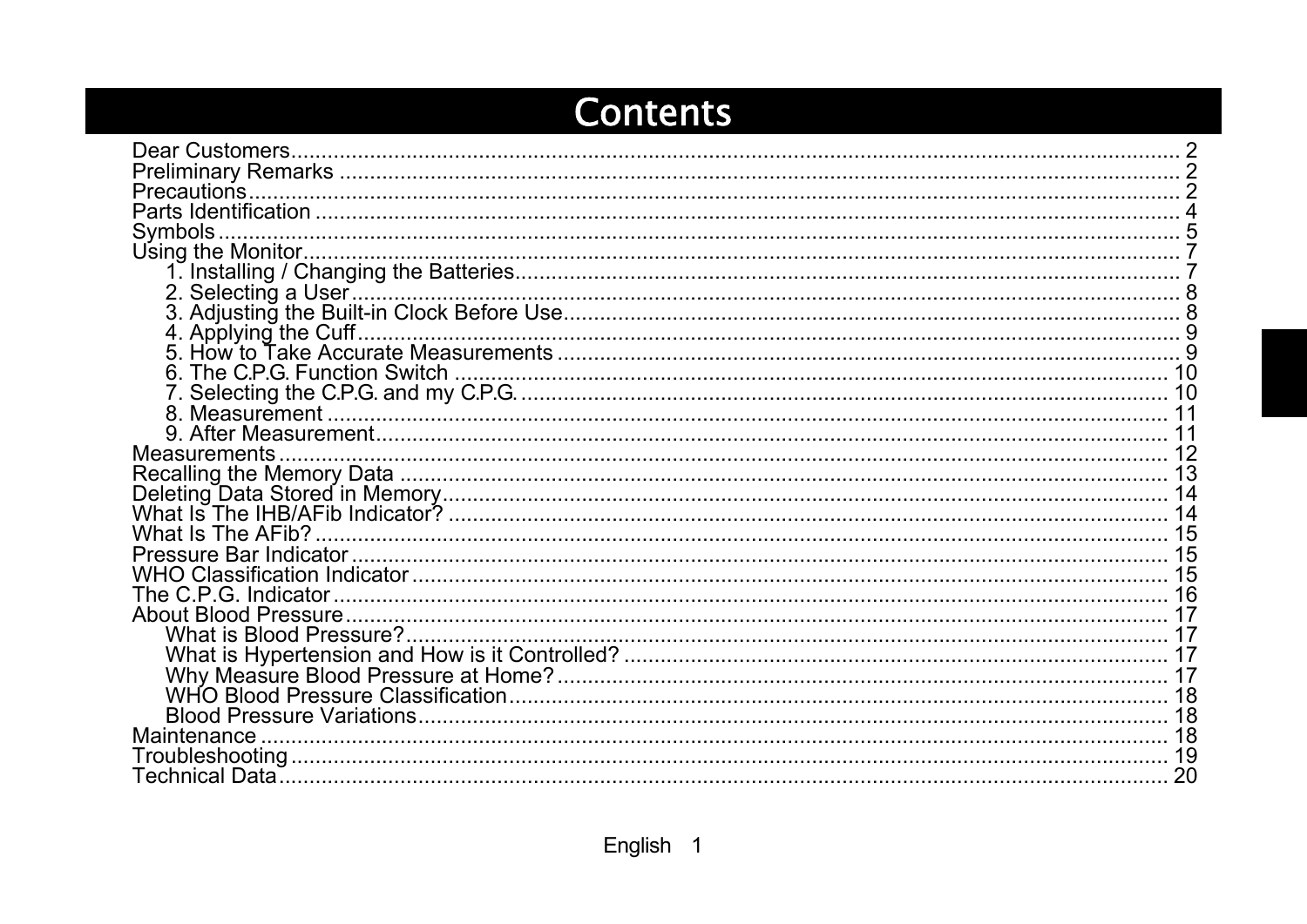### Dear Customers

Congratulations on purchasing a state-of-the-art A&D blood pressure monitor, one of the most advanced monitors available today. Designed for ease of use and accuracy, this device will facilitate your daily blood pressure regimen. **We recommend that you read through this manual carefully before using the device for the first time.** 

## Preliminary Remarks

- $\Box$  This device conforms to the European Directive 93/42 EEC for Medical Products. This is made evident by the  $\mathsf{C}\mathsf{E}_{0123}$  mark of conformity. (0123: The reference number to the involved notified body)
- $\Box$  The device is designed for use on adults, not newborns or infants.
- Environment for use. The device is for use to operate by yourself in the home healthcare environment.
- $\Box$  This device is designed to measure blood pressure and pulse rate of people for diagnosis.

### Precautions

- Precision components are used in the construction of this device. Extremes in temperature, humidity, direct sunlight, shock or dust should be avoided.
- $\Box$  Clean the device with a dry, soft cloth or a cloth dampened with water and a neutral detergent. Never use alcohol, benzene, thinner or other harsh chemicals to clean the device.
- $\Box$  Avoid tightly folding the cuff for long periods, as such treatment may shorten the life of the components.
- $\Box$  The device is not water resistant. Prevent rain, sweat and water from soiling the device.
- $\Box$  Measurements may be distorted if the device is used close to televisions, microwave ovens, cellular telephones,  $X$ -ray or other devices with strong electrical fields.
- □ Wireless communication devices, such as home networking devices, mobile phones, cordless phones and their base stations, walkie-talkies can affect this blood pressure monitor. Therefore, a minimum distance of 30 cm should be kept from such devices.
- $\Box$  Used equipment, parts and batteries are not treated as ordinary household waste, and must be disposed of according to the applicable local regulations.
- $\Box$  When reusing the device, confirm that the device is clean.
- $\Box$  Do not modify the device. It may cause accidents or damage to the device.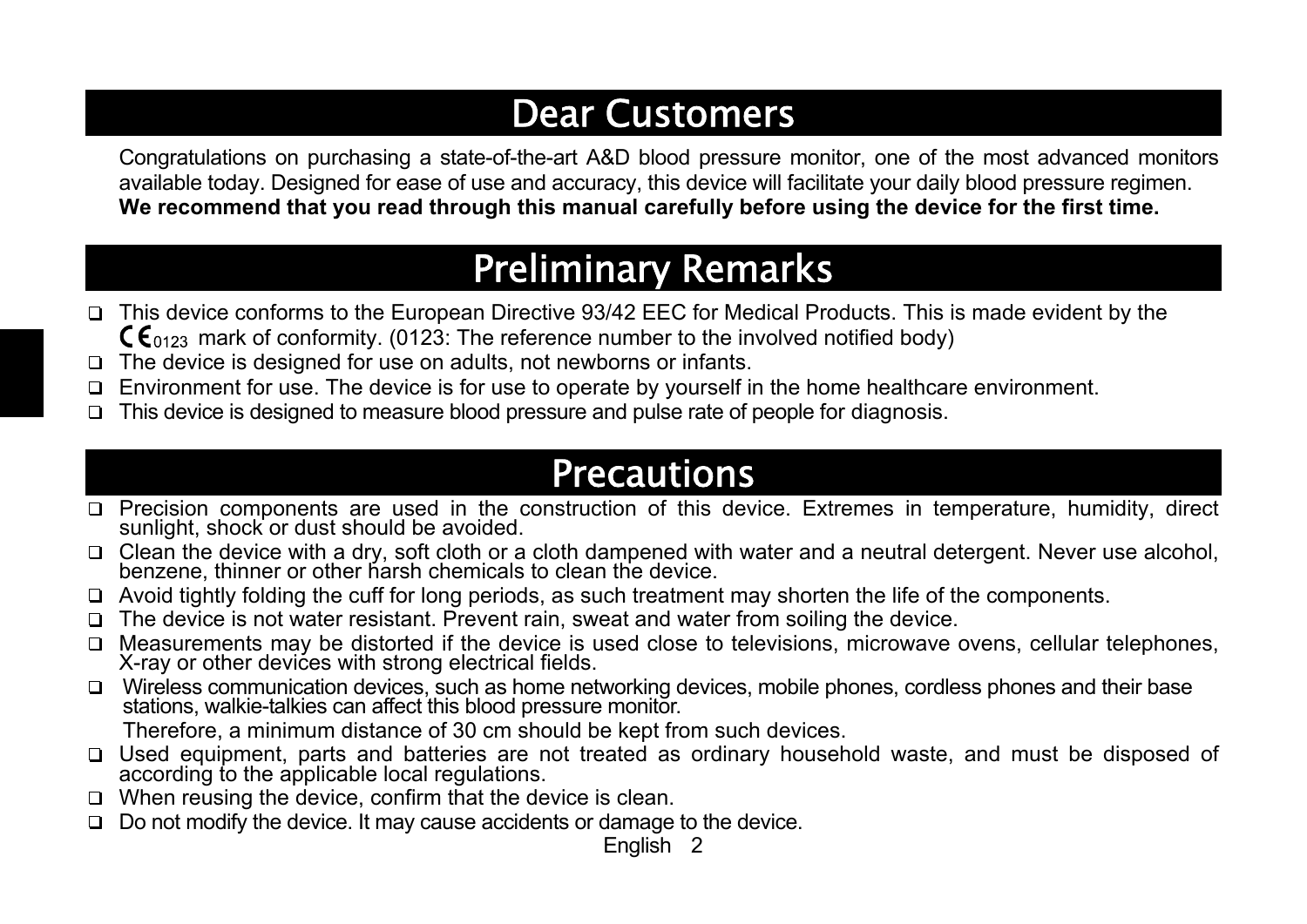- To measure blood pressure, the wrist must be squeezed by the cuff hard enough to temporarily stop blood flow<br>through the artery. This may cause pain, numbness or a temporary red mark to the wrist. This condition will appea  $\Box$
- $\Box$  Measuring blood pressure too frequently may cause harm due to blood flow interference. Check that the operation of the device does not result in prolonged impairment of blood circulation, when using the device repeat
- $\Box$  If you have had a mastectomy, please consult a doctor before using the device.
- $\Box$  Do not let children use the device by themselves and do not use the device in a place within the reach of infants. It may cause accidents or damage.
- $\Box$  There are small parts that may cause a choking hazard if swallowed by mistake by infants.
- $\Box$  Use of accessories not detailed in this manual may compromise safety.
- $\Box$  Should the battery short-circuit, it may become hot and potentially cause burns.
- $\Box$  Allow the device to adapt to the surrounding environment before use (about one hour).
- □ Clinical testing has not been conducted on newborn infants and pregnant woman. Do not use on newborn infants or pregnant woman.
- $\Box$  Do not touch the battery and the patient at the same time. That may result in electrical shock.
- $\Box$  In the case of single components failure enclosure of near cuff may become hot and potentially cause malfunction.
- $\Box$  Do not inflate without wrapping the cuff around your wrist.

### Contraindications

The following are precautions for proper use of the device.

- $\Box$  Do not apply the device to a wrist with other medical electrical equipment attached. The equipment may not function properly.
- $\Box$  People who have a severe circulatory deficit in the arm must consult a doctor before using the device to avoid medical problems.
- □ Do not self-diagnose the measurement results and start treatment by yourself. Always consult your doctor for evaluation of the results and treatment.
- $\Box$  Do not apply the device on a wrist with an unhealed wound.
- $\Box$  Do not apply the device on an arm receiving an intravenous drip or blood transfusion. It may cause injury or accidents.
- $\Box$  Do not use the device where flammable gases such as anesthetic gases are present. It may cause an explosion.
- $\Box$  Do not use the device in highly concentrated oxygen environments, such as a high-pressure oxygen chamber or an oxygen tent. It may cause a fire or explosion.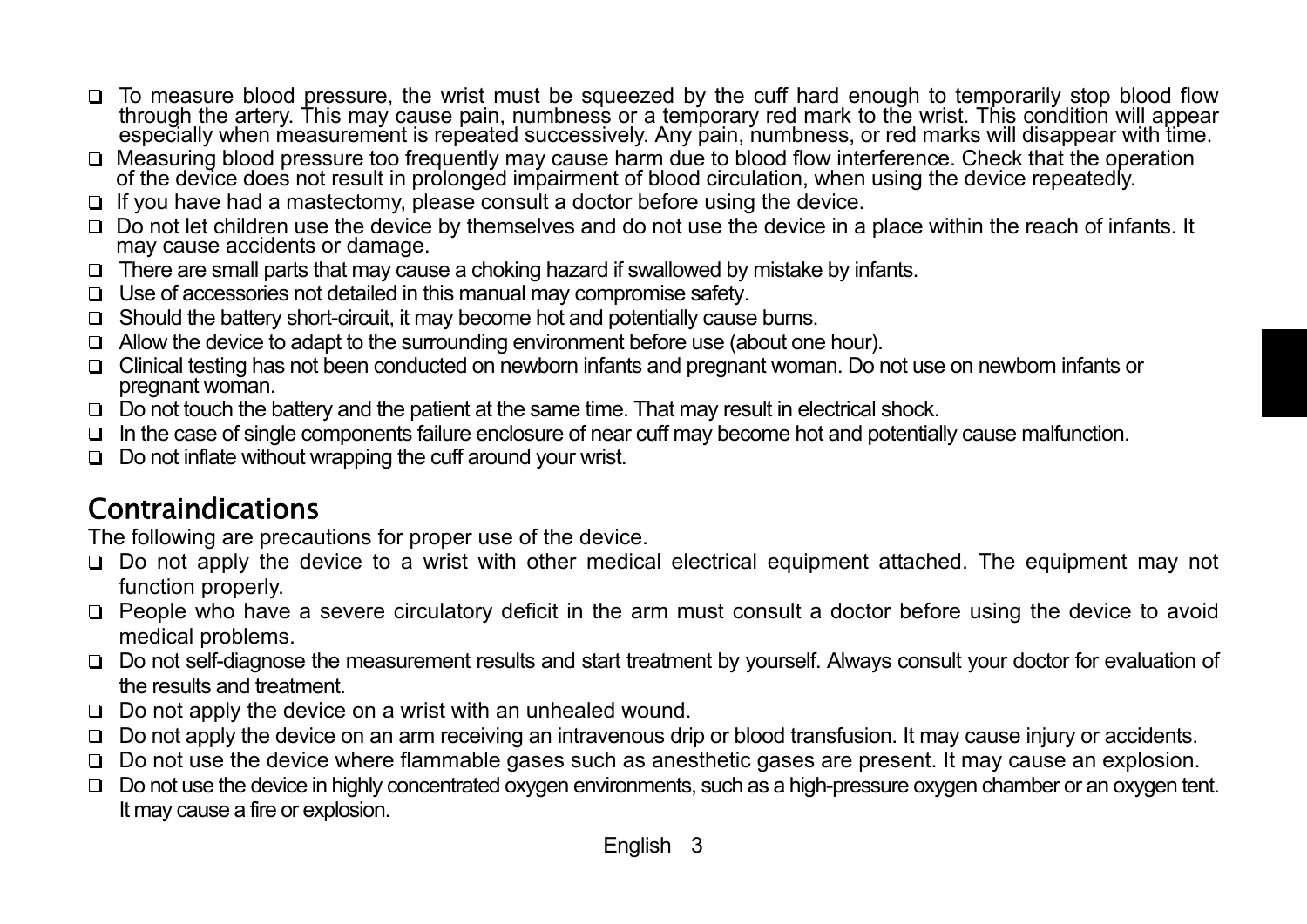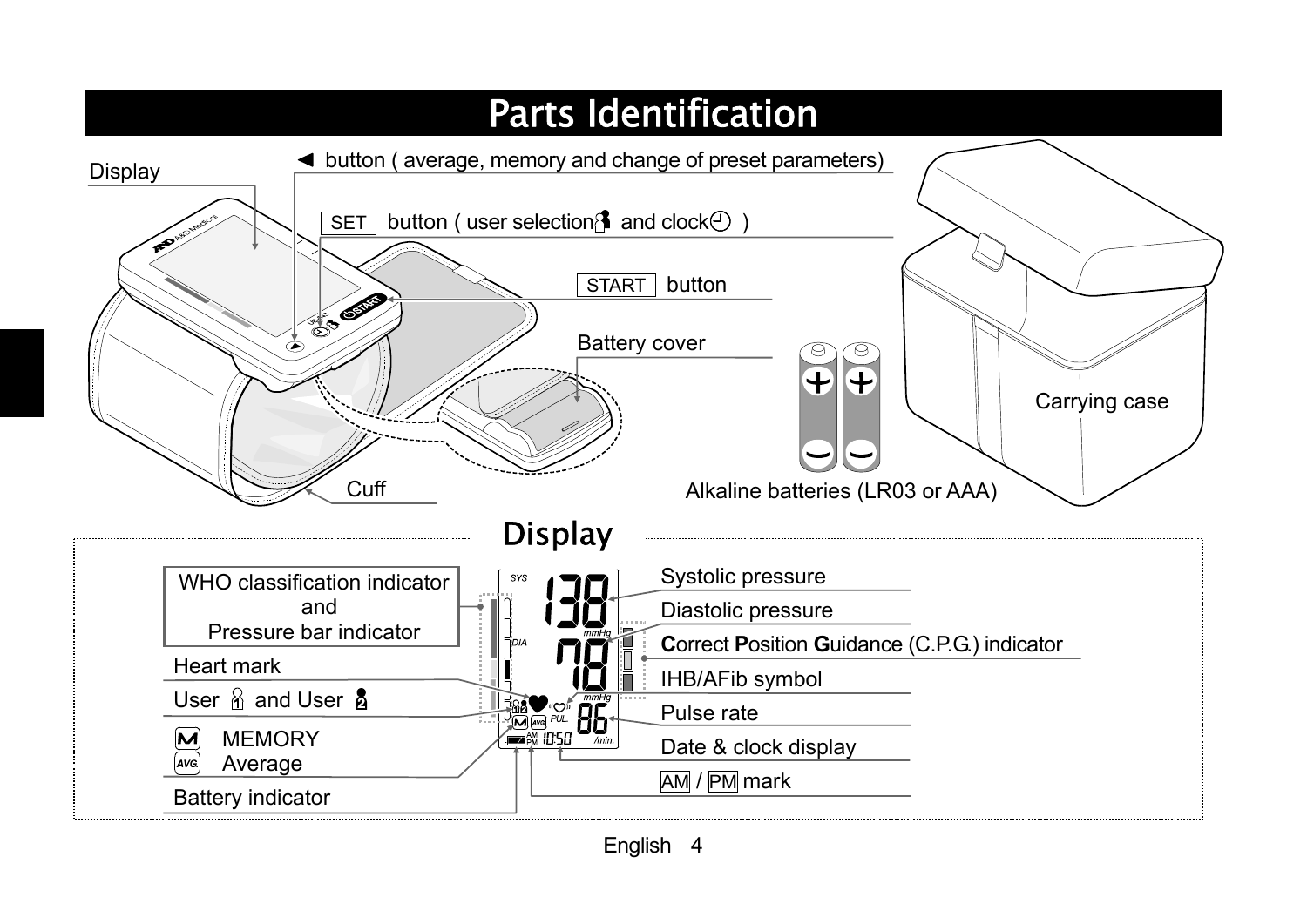## **Symbols**

### **Symbols that are printed on the device case**

| Symbols                              | Function / Meaning                                                                             |
|--------------------------------------|------------------------------------------------------------------------------------------------|
| $\mathcal{L}$                        | Standby and Turn the device on                                                                 |
| $\bigoplus$ [LR03(AAA) $\bigoplus$   | Battery installation guide                                                                     |
|                                      | Direct current                                                                                 |
| <b>SN</b>                            | Serial number                                                                                  |
| $2013$ $M$                           | Date of manufacture                                                                            |
| $ \hat{\bm{\pi}} $                   | Type BF: Device and cuff are designed to provide special protection against electrical shocks. |
| $\mathsf{C}\mathsf{E}_\mathsf{0123}$ | EC directive medical device label                                                              |
| IP                                   | International protection symbol                                                                |
| $\cancel{\mathbb{X}}$                | <b>WEEE label</b>                                                                              |
| الممم                                | Manufacturer                                                                                   |
| EC REP                               | <b>EU-representative</b>                                                                       |
| ❻                                    | Refer to instruction manual / booklet                                                          |
| ုန                                   | User selection                                                                                 |
| $\frac{1}{2}$                        | Keep dry                                                                                       |

### **Symbols that appear on the display**

| Symbols    | Function / Meaning / Recommended Action                                                                                                              |  |
|------------|------------------------------------------------------------------------------------------------------------------------------------------------------|--|
| V          | The heart mark appears while measurement is in progress. It blinks when the pulse is detected.<br>Remain as still as possible.                       |  |
| $\sqrt{(}$ | IHB/AFib symbol appears when an irregular heartbeat is detected.<br>It may light when a very slight vibration like shivering or shaking is detected. |  |
| - 8<br>λK. | User 1 and user 2                                                                                                                                    |  |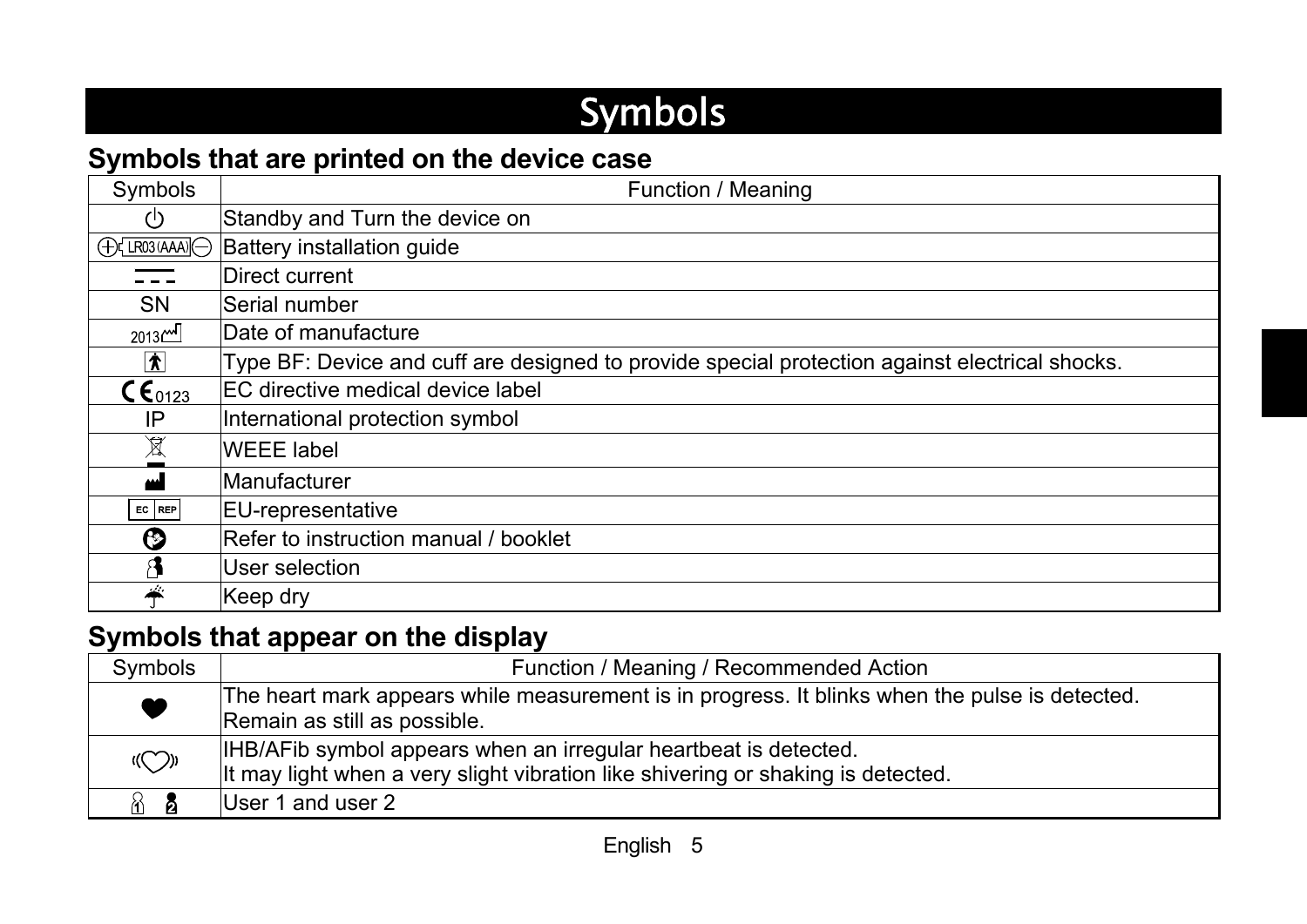## Symbols

### **Symbols that appear on the display (continued)**

| Symbols                       | Function / Meaning                                                  | <b>Recommended Action</b>                                                                                 |
|-------------------------------|---------------------------------------------------------------------|-----------------------------------------------------------------------------------------------------------|
| $\overline{\mathbf{M}}$       | Previous measurements stored in MEMORY                              |                                                                                                           |
| [AVG.]                        | Average data                                                        |                                                                                                           |
|                               | <b>FULL BATTERY</b>                                                 |                                                                                                           |
| $\frac{1}{2}$                 | The battery power indicator during measurement                      |                                                                                                           |
|                               | <b>LOW BATTERY</b>                                                  | Replace all batteries with new ones                                                                       |
| $\sqrt{2}$                    | The battery is low when it blinks                                   | when the indicator blinks.                                                                                |
| Err<br>$\epsilon_{r}$<br>l or | Unstable blood pressure due to movement during measurement          | Try the measurement again.<br>Remain very still during the measurement.                                   |
|                               | The systolic and diastolic values are within 10 mmHg of each other. |                                                                                                           |
| $\epsilon_{\text{ref}}$       | The pressure value did not increase during inflation.               | Fasten the cuff correctly, and try the<br>measurement again.                                              |
|                               | The cuff is not applied correctly.                                  |                                                                                                           |
| Е                             | <b>PUL. DISPLAY ERROR</b>                                           |                                                                                                           |
|                               | The pulse is not detected correctly.                                |                                                                                                           |
| $\epsilon_{\tau_E}$           |                                                                     | Remove the batteries and press the                                                                        |
| $E_{\rm f}$                   | Blood pressure monitor internal error                               | START button, and then install the<br>batteries again. If the error still<br>appears, contact the dealer. |
| <b>SYS</b>                    | Systolic blood pressure in mmHg                                     |                                                                                                           |
| <b>DIA</b>                    | Diastolic blood pressure in mmHg                                    |                                                                                                           |
| <b>PUL</b>                    | Pulse per minute                                                    |                                                                                                           |
| AM                            | Data taken between 4:00 and 9:59                                    |                                                                                                           |
| <b>PM</b>                     | Data taken between 18:00 and 1:59                                   |                                                                                                           |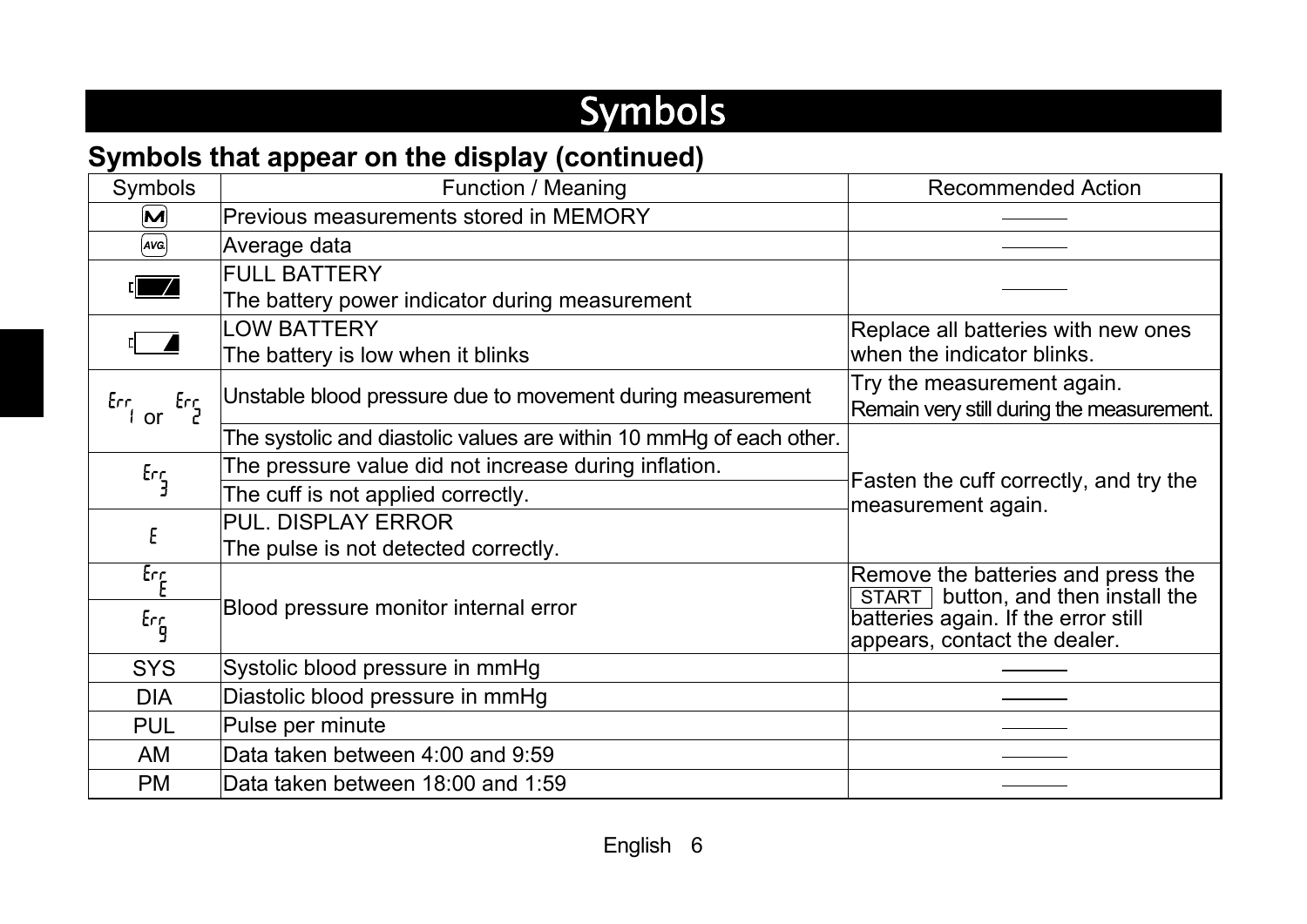## Using the Monitor

### 1. Installing / Changing the Batteries

- 1. Remove the battery cover.
- 2. Remove the used batteries and insert new batteries into the battery compartment as shown, taking care that the polarities (+) and ( -) are correct. Use only LR03 or AAA batteries.
- 3. Attach the battery cover.

### **ACAUTIONS**

- $\Box$  Insert the batteries as shown in the battery compartment. If installed incorrectly, the device will not work.
- $\Box$  When  $\Box$  (LOW BATTERY mark) blinks on the display, replace all batteries with new ones. Do not mix old and new batteries. It may shorten the battery life, or cause the device to malfunction.
- $\Box$  (LOW BATTERY mark) does not appear when the batteries are drained.
- $\Box$  The battery life varies with the ambient temperature and may be shorter at low temperatures. Generally, four new LR6 batteries will last approximately for three months when used twice for measurement each day.
- $\Box$  Use the specified batteries only. The batteries provided with the device are for testing monitor performance and may have a limited life.
- $\Box$  Remove the batteries if the device is not to be used for a long period of time. The batteries may leak and cause a malfunction.
- $\Box$  When removing the batteries, preset parameters (of clock, user and my C.P.G.) are reset.

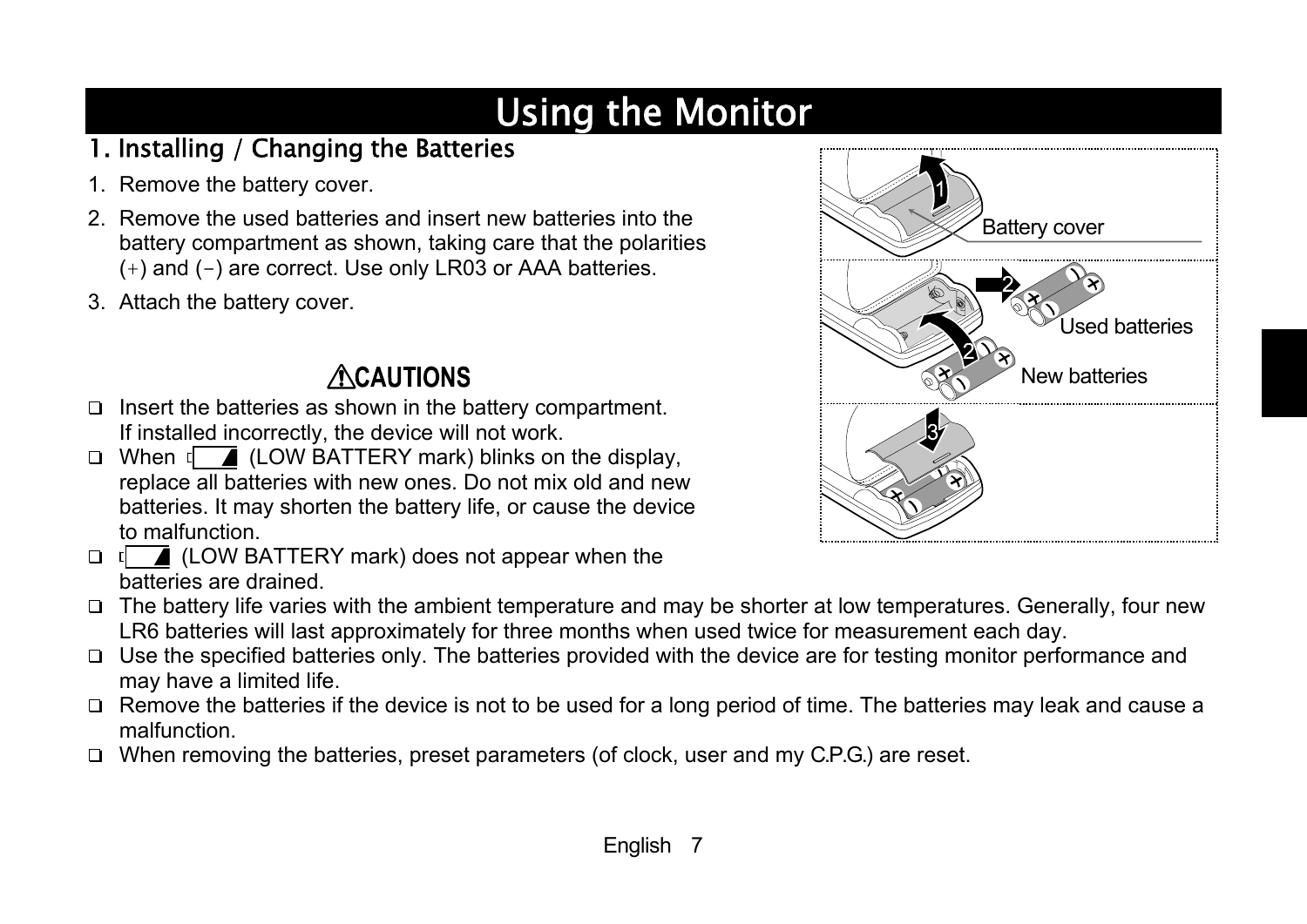## Using the Monitor

### 2. Selecting a User

- 1. Press the  $\boxed{3}$  SET button when turning off the device. The indicator  $\frac{1}{10}$  or  $\frac{1}{2}$  is blinking.
- 2. Select a user from user  $\frac{1}{10}$  and user  $\frac{1}{2}$  using the  $\frac{1}{10}$  SET button. Press the  $\vert$  START  $\vert$  button to turn off the device. After three minutes of non-operation, the device will turn off automatically.

### 3. Adjusting the Built-in Clock Before Use

- 1. Press and hold the  $\boxed{\odot}$  SET button until the year starts blinking.
- 2. Select the year using the  $\blacktriangleleft$  button. Press the  $\boxed{)}$  SET button to set the current year and move to month/day selection. The date can be set anywhere between the years 2010 and 2059.
- 3. Select the month using the  $\blacktriangleleft$  button. Press the  $\boxed{)}$  SET button to set the current month and move to day selection.
- 4. Select the day using the  $\blacktriangleleft$  button. Press the  $\boxed{)}$  SET button to set the current day and move to hour/minute selection.
- 5. Select the hour using the  $\blacktriangleleft$  button. Press the  $\vert \Theta \rangle$  SET  $\vert$  button to set the current hour and move to minute selection.
- 6. Select the minute using the  $\blacktriangleleft$  button. Press the  $\boxed{\odot}$  SET button to proceed to "4. Applying the Cuff".
- $\Box$  Holding down the  $\blacktriangleleft$  button will change the value continuously.
- $\Box$  Pressing the  $\Box$  START button will turn the device off anytime.
- Notes: After three minutes of non-operation, the device will turn off automatically. When the clock has not been set,  $\lceil -\frac{1}{2} \rceil$  is indicated for the clock display. When removing the batteries, preset parameters (of clock, user and my C.P.G.) are reset.





English 8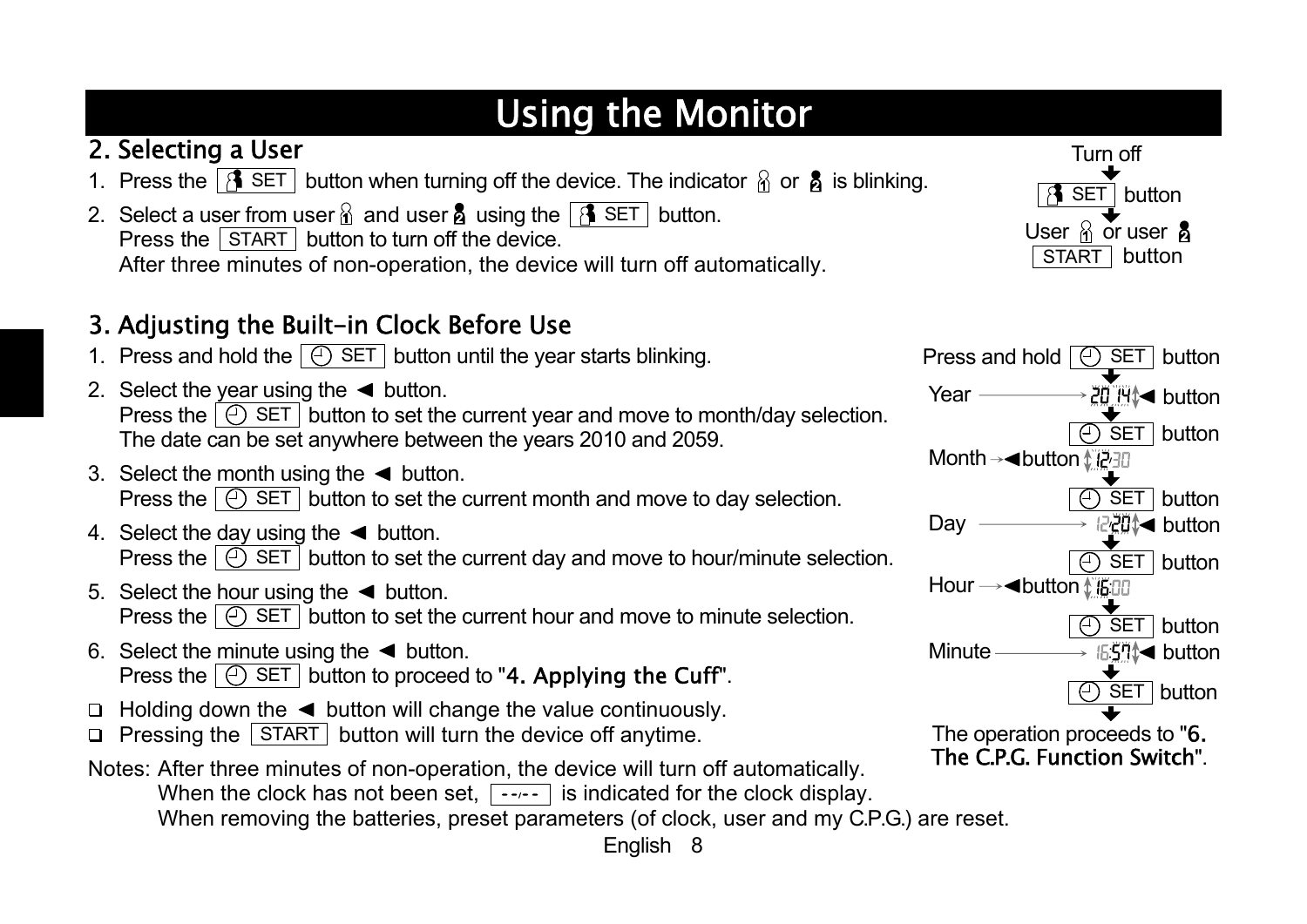## Using the Monitor

### 4. Applying the Cuff

- 1. Wrap the cuff around your wrist about 1 cm above your hand as shown in the figure at the right.
- 2. Fasten the cuff tightly using the Velcro strip.

Note: For proper measurements, fasten the cuff tightly and measure on a bare wrist.

### 5. How to Take Accurate Measurements

For the most accurate blood pressure measurement:

- $\Box$  Remain still and keep quiet during measurement.
- $\Box$  Sit down in a comfortable position. Place your elbow on a table. Raise your hand so that the cuff is at the same level as your heart.
- $\Box$  Relax for about five to ten minutes before measurement. If you are excited or depressed by emotional stress, the measurement will reflect this stress as a higher (or lower) than normal blood pressure reading and the pulse reading will usually be faster than normal.
- $\Box$  Try to measure your blood pressure at about the same time every day.
- $\Box$  An individual's blood pressure varies constantly, depending on what they are doing, what they have eaten and what they drink can have a very strong and rapid effect on your blood pressure.
- □ Do not measure immediately after physical exercise or a bath. Rest for twenty or thirty minutes before taking the measurement.
- $\Box$  Do not cross your legs. Keep your feet flat on the floor and straighten your back.
- $\Box$  This device bases its measurements on the heartbeat. If you have a very weak or irregular heartbeat, the device may have difficulty determining your blood pressure.
- $\Box$  Should the device detect a condition that is abnormal, it will stop the measurement and display an error symbol. See page 6 for the description of symbols.
- $\Box$  This blood pressure monitor is intended for use by adults. Consult with your physician before using this device on a child. A child should not use this device unattended.

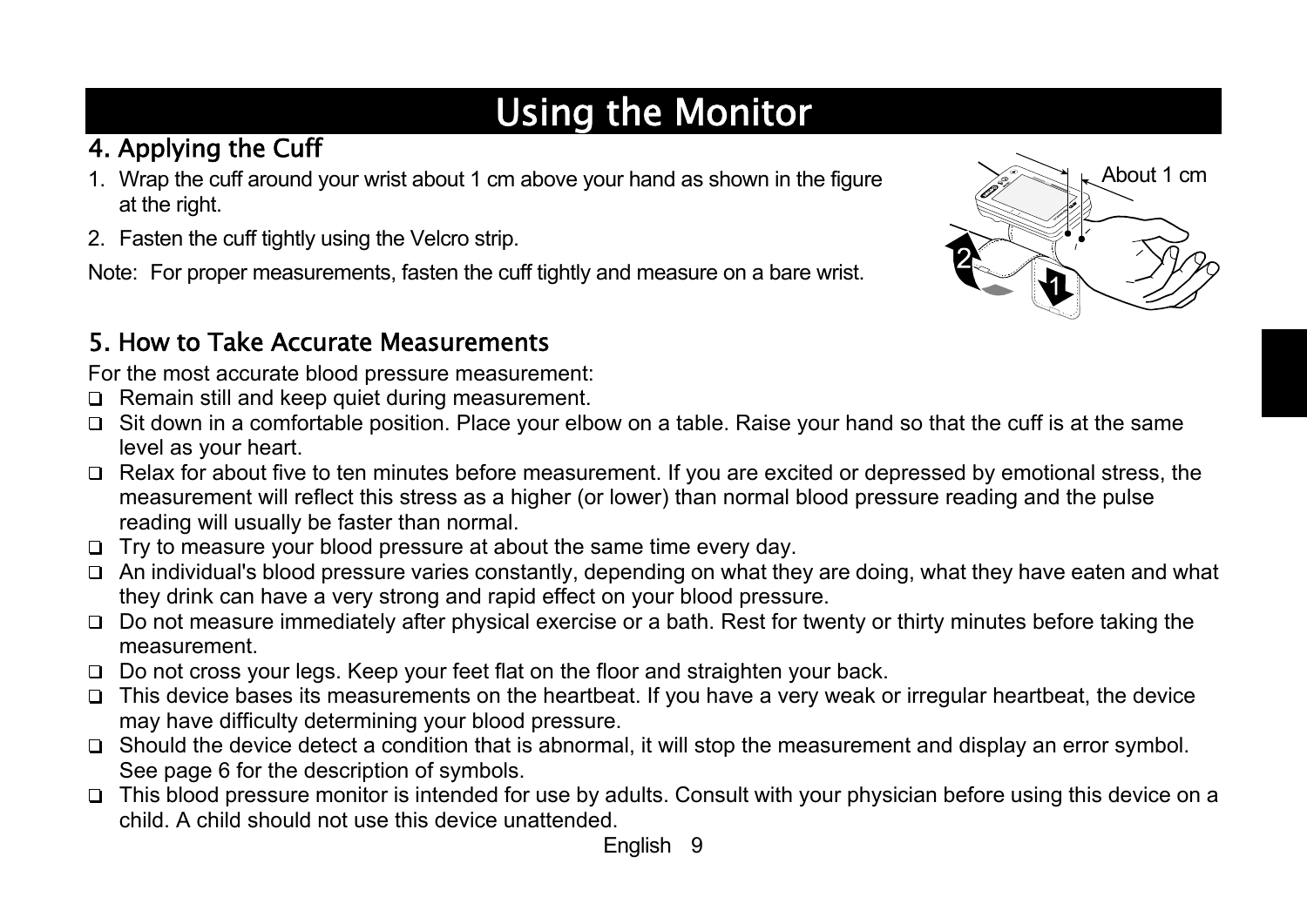### 6. The C.P.G. Function Switch

- $\Box$  Refer to page 16 for the C.P.G. function that will indicate the proper angle so that the height of the cuff is the same level as your heart.
- 1. After step 6 in page 8, press the  $\blacktriangleleft$  button to select either " $\omega$ " or " FF" concerning the C.P.G. function.
- 2. Press the SET button to store the selection.
- $3. \Box$  If you do not use my C.P.G. function, press  $\vert$  START  $\vert$  button to turn off. Proceed to "8. Measurement".
	- □ If you use my C.P.G. function, proceed to "7. Selecting the C.P.G. and my C.P.G.".

### 7. Selecting the C.P.G. and my C.P.G.

- $\Box$  You can select an indicator either the C.P.G. function or my C.P.G..
- Preset a proper posture (wrist angle) in memory if you use the my C.P.G. .
- 1. Adjust and keep the height of the blood pressure monitor to the same level as your heart using your wrist angle.
- 2. Select an indicator using the  $\blacktriangleleft$  button.

Indicator → …… The C.P.G. function is used. (my C.P.G. function : **OFF**) Data of my C.P.G. is deleted. Proceed to step 3.

- Indicator<sup>-</sup> I .... my C.P.G. function is **ON** and the current angle is stored when switched to the indicator  $\mathbb{R}$ . Proceed to step 3.
- 3. Press the  $\vert$  START  $\vert$  button to turn off the device.

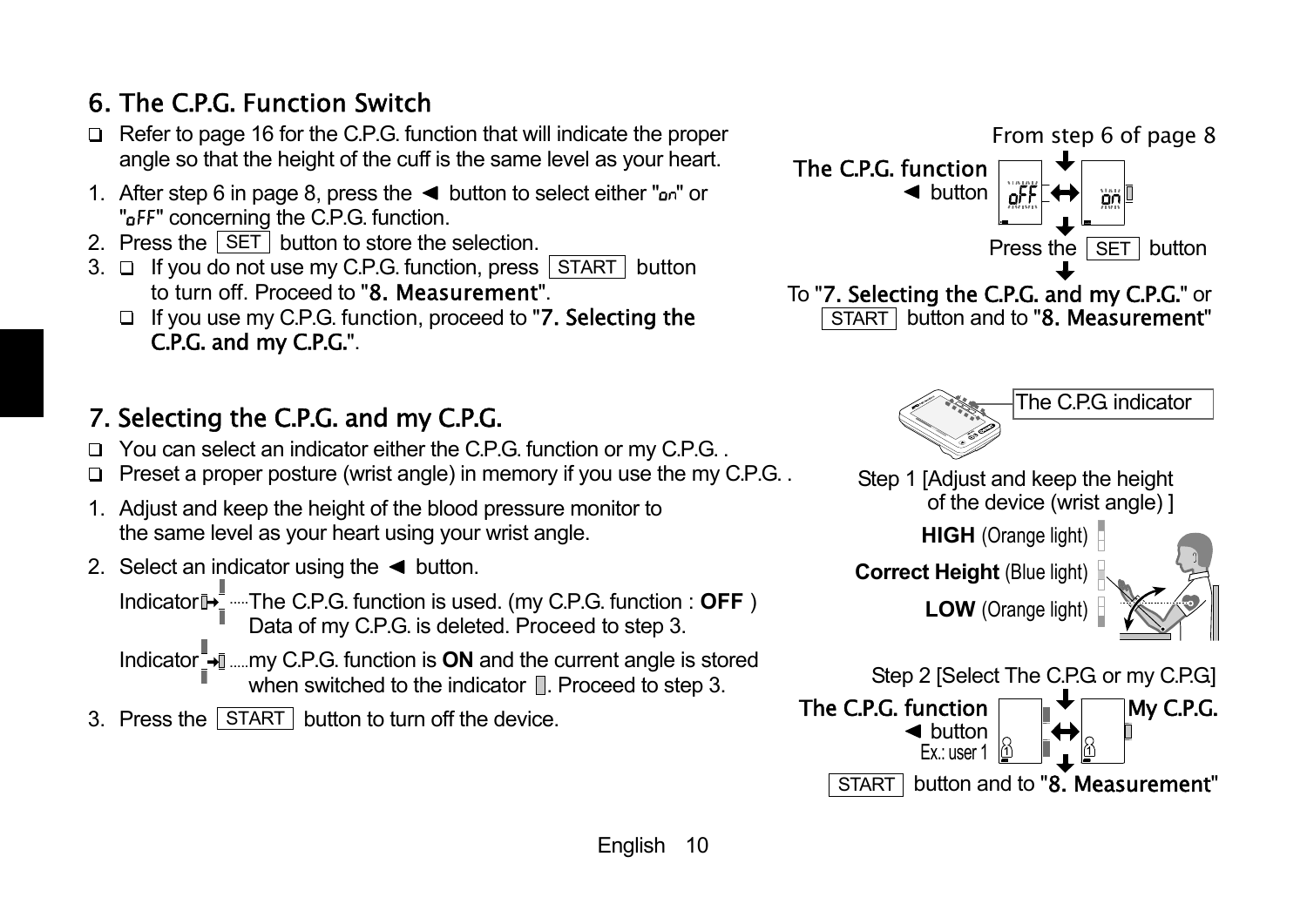Note:  $\Box$  When removing the batteries, preset parameters (of clock, user and my C.P.G.) are reset.

 $\Box$  Select a user from user  $\hat{\mathbb{A}}$  and user  $\hat{\mathbb{A}}$  using the  $\hat{\mathbb{A}}$  SET button.

#### 8. Measurement

During measurement, it is normal for the cuff to feel very tight.

#### 9. After Measurement

While readings are displayed, if you press the  $\sqrt{\text{STAT}}$  button to turn the device off, new readings are stored in memory.

While readings are displayed, if you press the  $\blacktriangleleft$  button to turn the device off, new readings are not stored. Remove the cuff and record your data.

Notes: The device is provided with an automatic power shut-off function which stores the current data in the memory and turns the device off automatically one minute after measurement. Allow at least three minutes between measurements on the same person.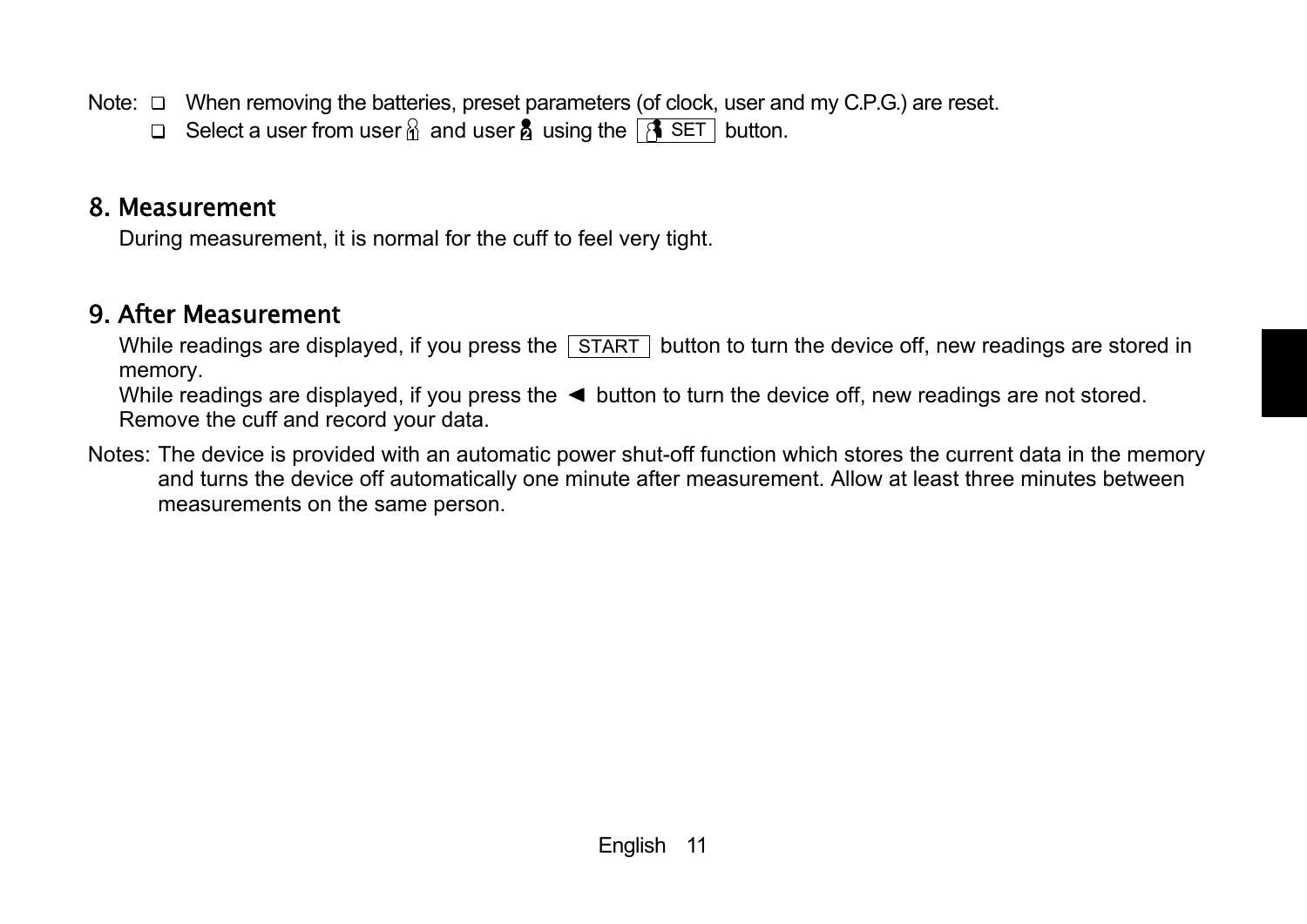## Measurements

Note: The UB-543, once used, will provide an inflation appropriate to the user.

- 1. Wrap the cuff around your wrist. Sit comfortably with the cuff at the same level as your heart and relax.
- 2. Press the START button. All of the display segments are displayed.
- 3. Select a user from user  $\frac{1}{10}$  and user  $\frac{1}{2}$  using the  $\frac{1}{10}$  SET button immediately. Adjust and keep the height of the cuff (with blue light) to the same level as your heart using the C.P.G. indicator.

- 4. Zero (0) is displayed blinking briefly. Then the display changes, as measurement begins. The cuff starts to inflate. It is normal for the cuff to feel very tight. The measurement starts automatically when inflation starts, and the  $\bullet$  (heart mark) blinks. Note: If you wish to stop inflation at any time, press the  $\sqrt{\text{STAT}}$  button again.
- 5. When the measurement is complete, the device displays readings ( of the systolic and diastolic pressure readings, pulse rate, WHO classification, IHB/AFib symbol and C.P.G. indicator). While readings are displayed, the date and time are displayed alternately. The cuff exhausts the remaining air and completely deflates automatically. Note: If you do not want to store new readings in memory, press the button while readings are displayed.
- 6. Press the START button again to turn the device off. Remove the cuff. Notes: The device is provided with an automatic power shut-off function. Allow at least one minute between measurements on the same person.



Note: If you do not use user selection, wait for the inflation for several seconds. If you do not use the C.P.G. function, the C.P.G. indicator is not displayed.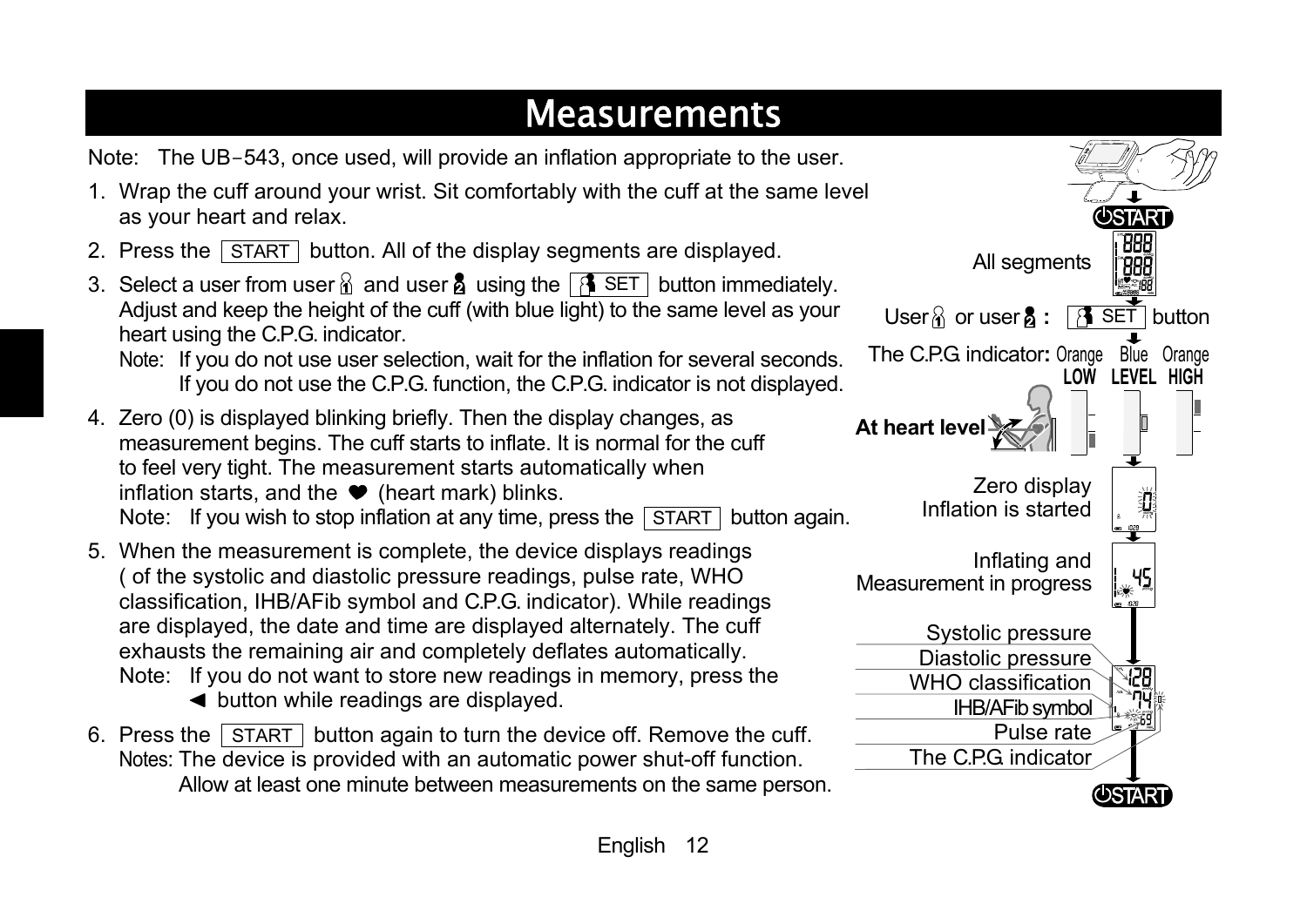## Recalling the Memory Data

Note: This device stores the last sixty sets of data in memory automatically.

- 1. Press the  $\blacktriangleleft$  button when turning the device off. The average of all measurements and the number of data are displayed. If no data, "0" is displayed. Press the  $\blacktriangleleft$  or  $\sqrt{\text{STAT}}$  button to turn the device off.
- 2. Use the following buttons to display data (of number and measurement data).
	- $\Box$  Select a user from user  $\hat{\mathbb{R}}$  and user  $\hat{\mathbb{R}}$  using the  $\begin{bmatrix} \hat{\mathbb{R}} & \hat{\mathbb{S}} \in \mathbb{T} \end{bmatrix}$  button. The device displays the average of all measurements and the number of data are displayed.
	- □ Pressing the \leq button each time, the device displays as follows:
		- Average data of all AM (morning) measurements taken between 4:00 and 9:59. In the example, If no data,  $\vert \cdot \cdot \vert$  is displayed.
		- Average data of all PM (evening) measurements taken between 18:00 and 1:59.
		- Data (of number and measurement data). The device displays in order from most recent data. The date and time are displayed alternately while displaying the measurement data. In the example: No.30 & data  $\rightarrow$  No.29 & data  $\rightarrow$   $\dots \rightarrow$  No.01 & data.
- 3. If you press the  $\blacktriangleleft$  button after oldest data is displayed, the device proceeds to step 1, the average of all measurements and the number of data are displayed.
- 4. Press the  $\vert$  START  $\vert$  button to turn the device off. After one minute of non-operation, the device will turn off automatically.

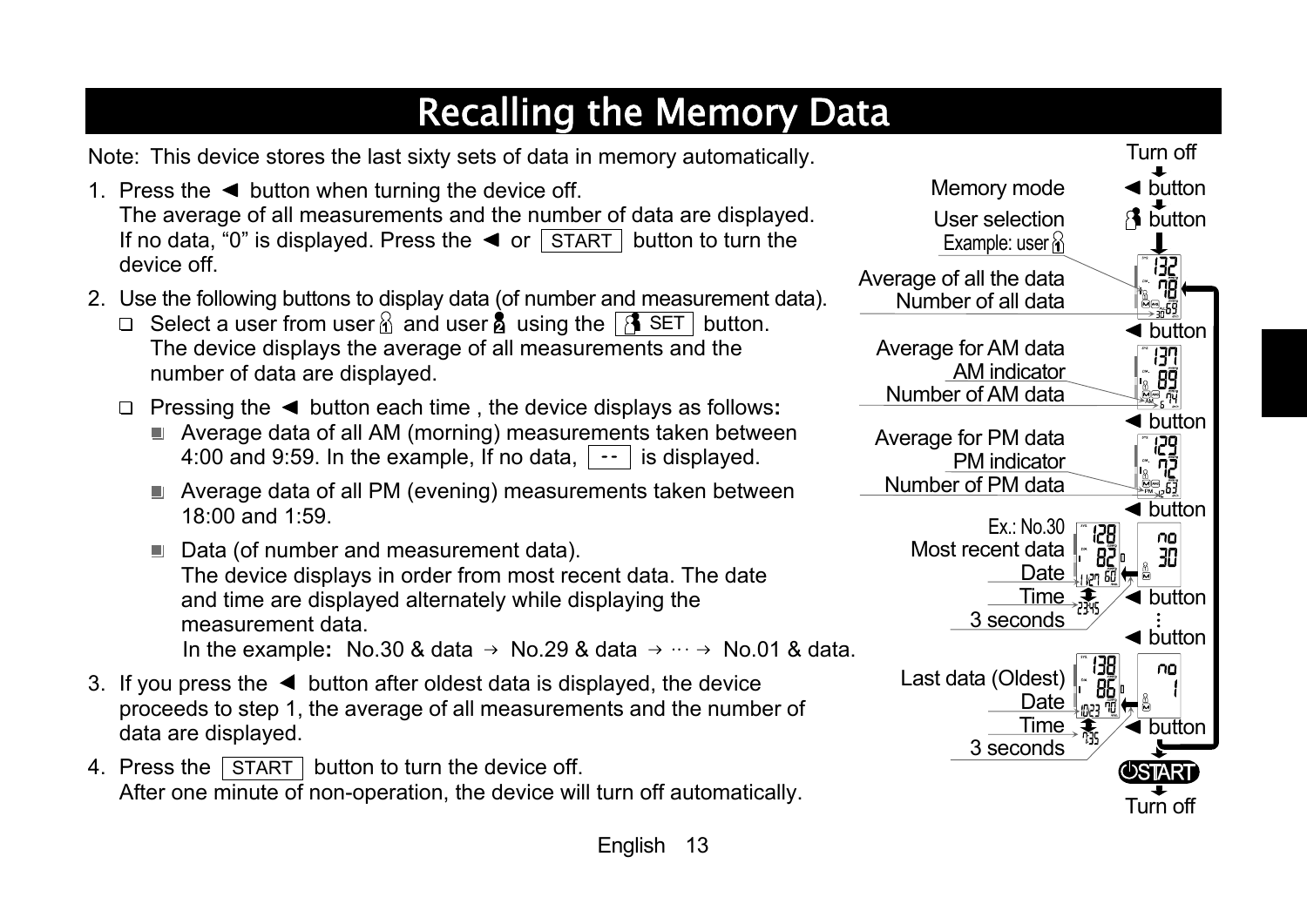## Deleting Data Stored in Memory

- 1. Select a user from user  $\frac{1}{10}$  and user  $\frac{1}{2}$  using the  $\frac{1}{10}$  SET button. Turn off the device using the START button.
- 2. Press and hold the  $\blacktriangleleft$  button until truing off the device automatically. The device displays a user icon and the  $\overline{M}$  mark, deletes data stored in memory while blinking the  $\overline{M}$  mark and turns off automatically.
- Note: This operation will delete specified user data stored in memory. You cannot select which data to delete.



## What Is The IHB/AFib Indicator?

When the monitor detects an irregular rhythm during the measurements, the IHB/AFib indicator will appear on the display with the measurement values.

Note: We recommend contacting your physician if you see this  $\langle\langle\hat{\rangle}\rangle$  IHB/AFib indicator frequently.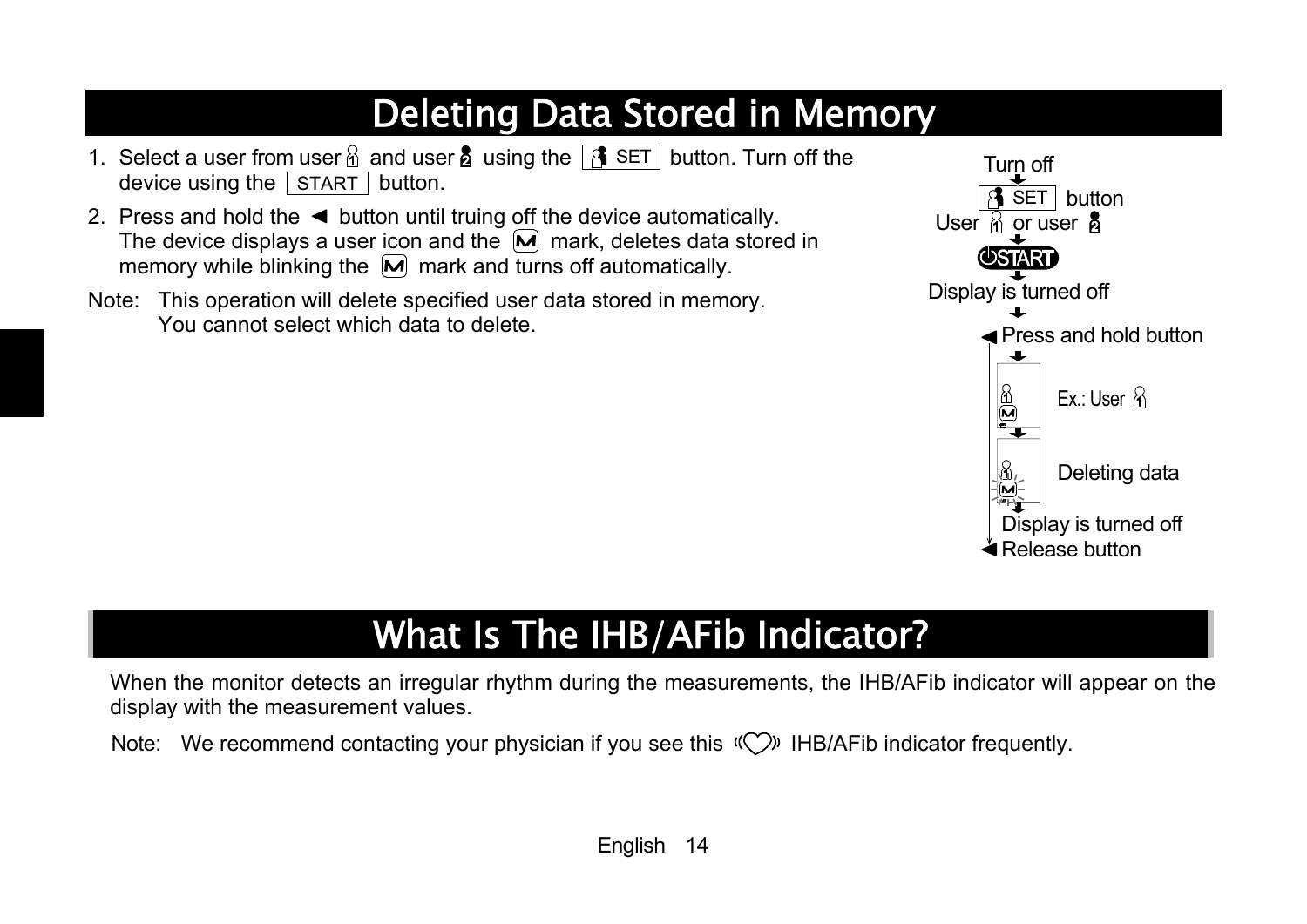## What Is The AFib?

The heart contracts due to electrical signals occurring in heart and sends blood through the body. Arterial fibrillation (AFib) occurs when the electrical signal in the atrium becomes confused and leads to disturbances in the pulse interval. AFib can cause blood to stagnate in the heart, which can easily create clots of blood, a cause of stroke and heart attack.

### Pressure Bar Indicator

 The indicator monitors the progress of pressure during measurement.

## WHO Classification Indicator

 Each six segments of the bar indicator correspond to the WHO blood pressure classification described on 18 page.

#### **Example**

| Moderate<br>hypertension                           | Mild hypertension                       | High normal                                |
|----------------------------------------------------|-----------------------------------------|--------------------------------------------|
| SYS<br>mmHg<br>mmHa<br>(1)<br>PUL.<br>μPς<br>/min. | SYS<br>mmHg<br>Dν<br>mmHa<br>11<br>PUL. | SYS<br>mmHg<br>DIA<br>mmHq<br>PUL.<br>/min |



#### **WHO Classification Indicator**

- Severe hypertension
- Moderate hypertension
- Mild hypertension
	- High normal

#### Normal

**Optimal** 

**I:** The indicator displays a segment, based on the current data, corresponding to the WHO classification.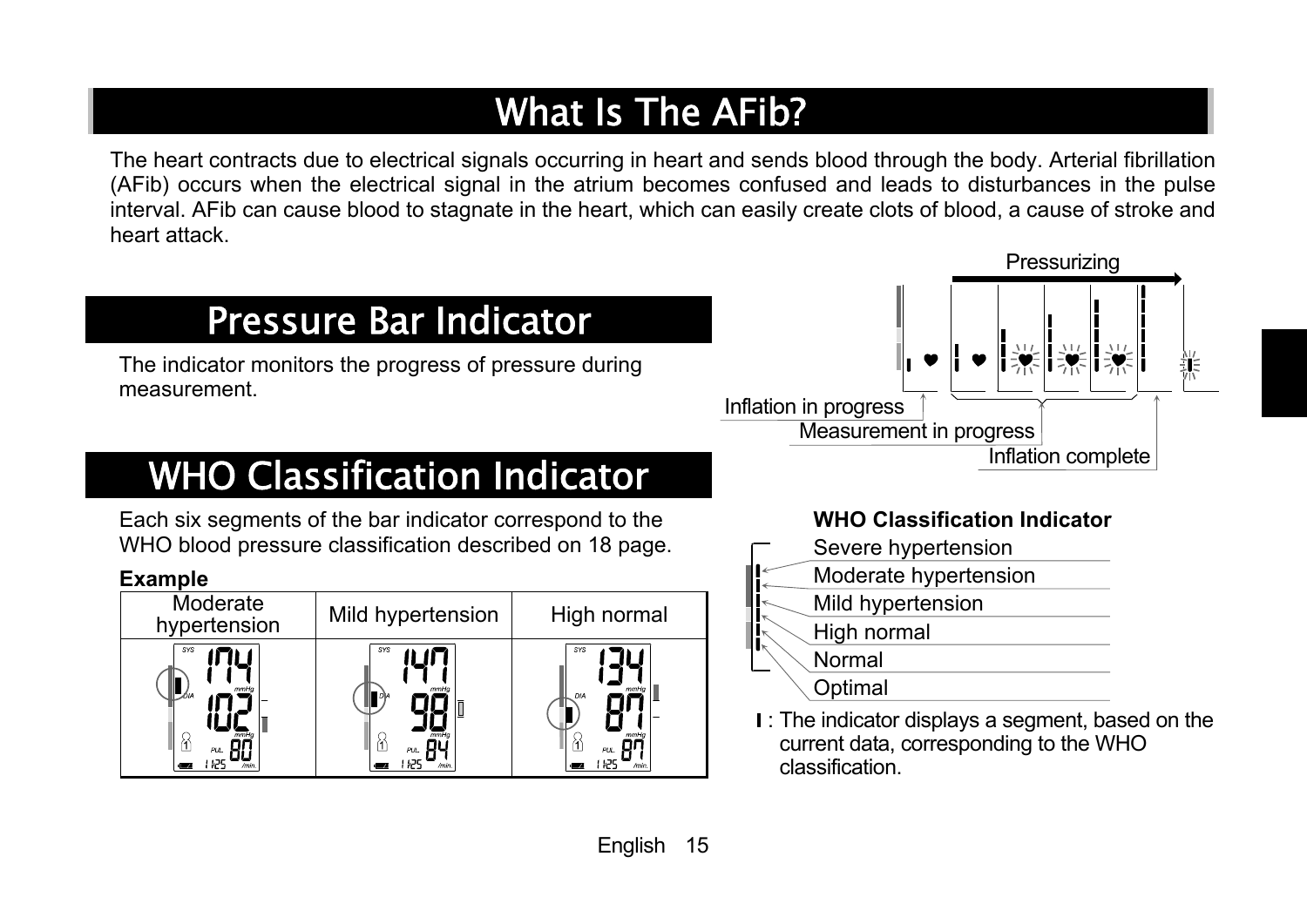## The C.P.G. Indicator

#### The C.P.G. Indicator

 The C.P.G. ( **C**orrect **P**osition **G**uidance) indicator is the function to inform a difference between the height (wrist angle) of the blood pressure monitor and your cardiac height in the correct posture (Example: sitting posture, height of table and chair, etc.) during the measurement. The indicator can be used to get more stable measurement condition.



#### The C.P.G. Indicator  $\Box$



The position of the device is checked both before and after measurement. If both checks show a correct measurement position the LEVEL indicator is lit(blue)

For all other measurements an indicator for LOW or HIGH measurement position will be lit (orange)

### □ How To Use My C.P.G.

 The C.P.G. function can be used with proper posture (wrist angle) in the majority of measurements. If you need to change the posture to adjust the height so that the height of the blood pressure monitor is the same level as your cardiac height, you can use my C.P.G. function to store a personal posture. Preset your angle to my C.P.G. function before measurement.

#### Proper Posture  $\Box$

 Sit straight back on a chair and put your elbow on a table.

Table**Chair**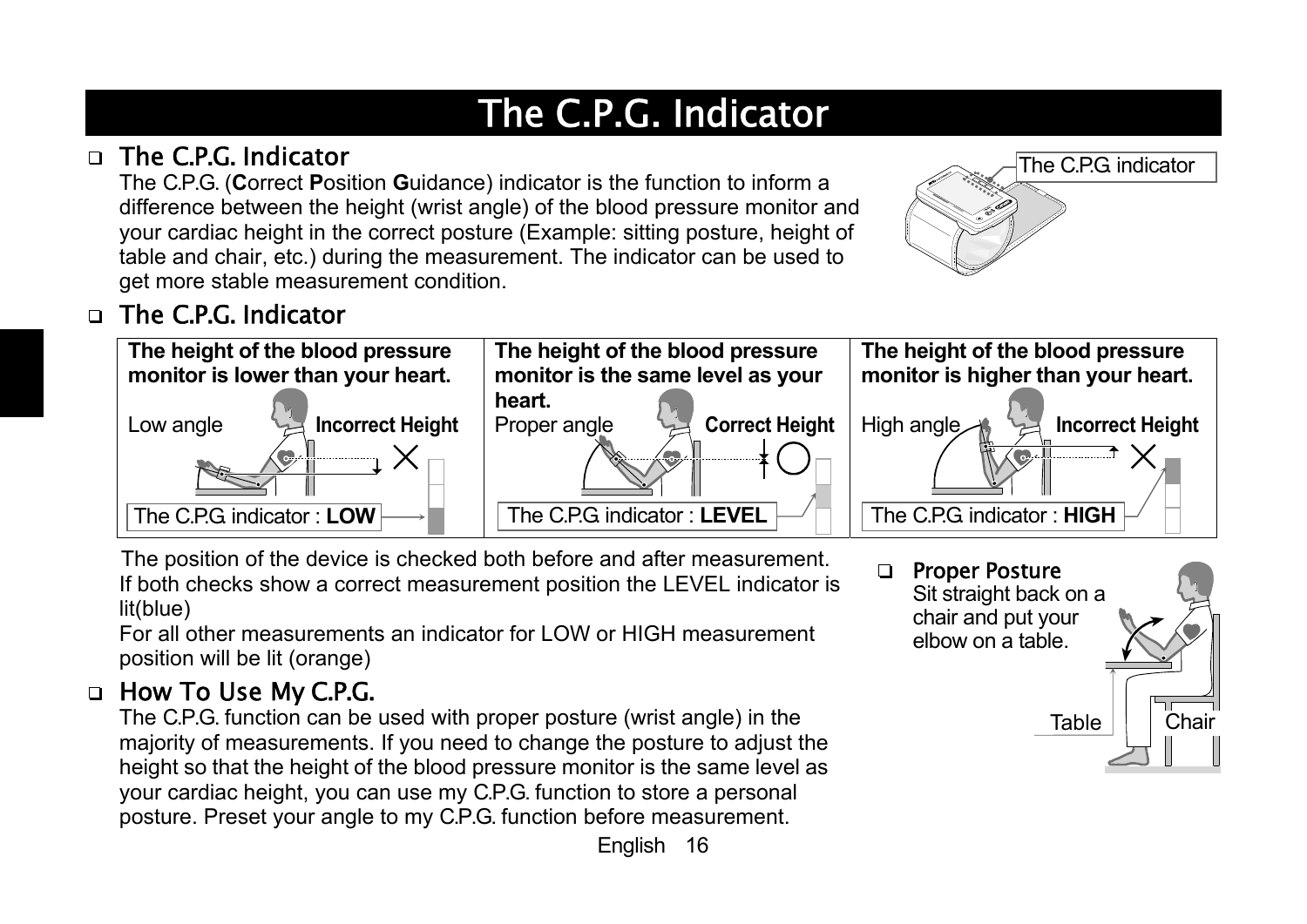#### □ The Indicator During Measurement And Recalling Memory

 The C.P.G. indicator can be displayed at the beginning of measurement and is included in data stored in the memory. Adjust and keep the angle during measurement.

### About Blood Pressure

#### What is Blood Pressure?

 Blood pressure is the force exerted by blood against the walls of the arteries. Systolic pressure occurs when the heart contracts. Diastolic pressure occurs when the heart expands. Blood pressure is measured in millimeters of mercury (mmHg). One's natural blood pressure is represented by the fundamental pressure, which is measured first thing in the morning while one is still at rest and before eating.

#### What is Hypertension and How is it Controlled?

 Hypertension, an abnormally high arterial blood pressure, if left unattended can cause many health problems including stroke and heart attack. Hypertension can be controlled by altering lifestyle, avoiding stress, and with medication under a doctor's supervision.

To prevent hypertension or keep it under control:

- 
- $\Box$  Do not smoke  $\Box$  Exercise regularly
- 
- $\Box$  Reduce salt and fat intake  $\Box$  Have regular physical checkups
- □ Maintain proper weight

#### Why Measure Blood Pressure at Home?

 Blood pressure measured at a clinic or doctor's office may cause apprehension and can produce an elevated reading, 25 to 30 mmHg higher than that measured at home. Home measurement reduces the effects of outside influences on blood pressure readings, supplements the doctor's readings and provides a more accurate, complete blood pressure history.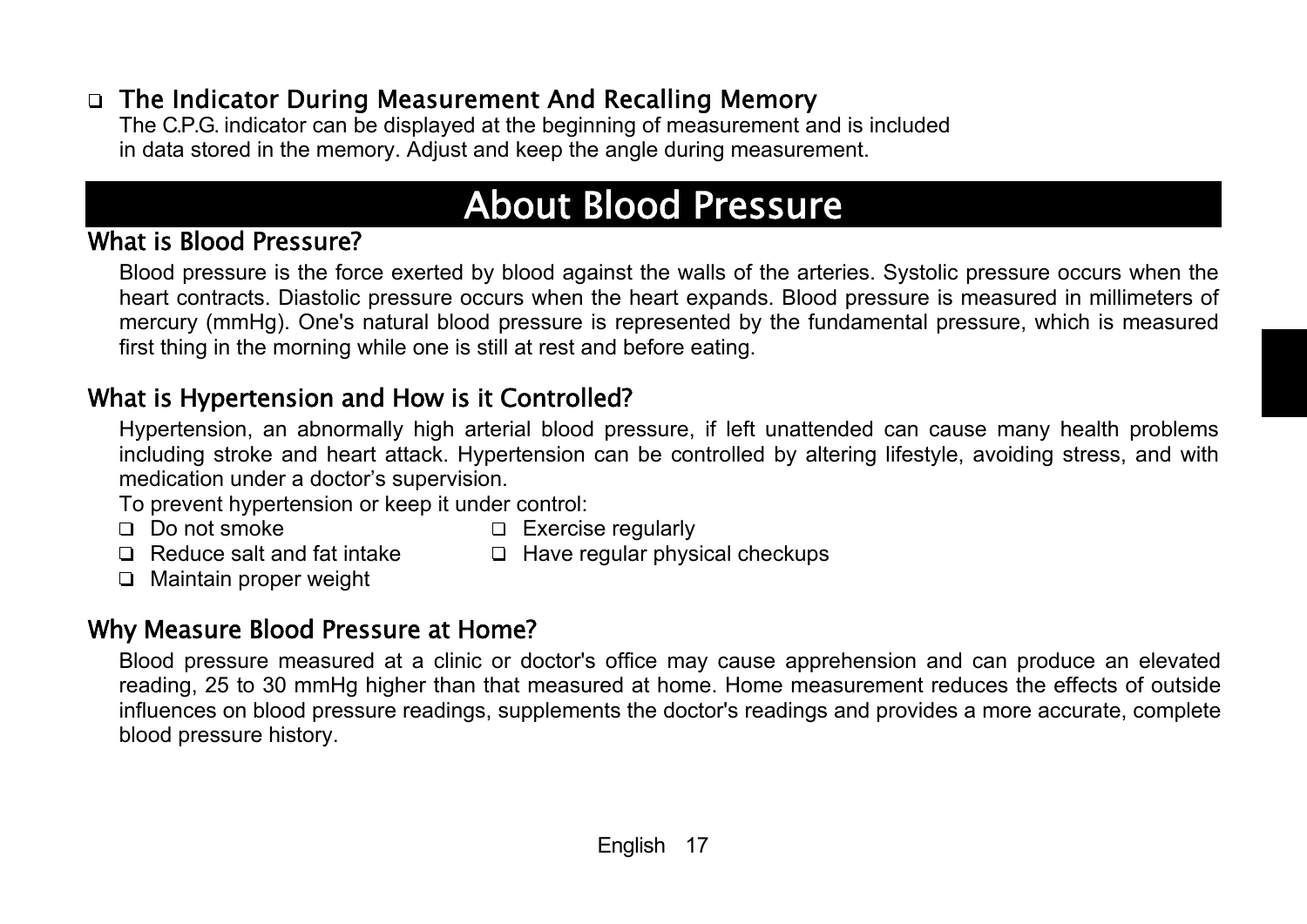#### WHO Blood Pressure Classification

 Standards to assess high blood pressure, without regard to age, have been established by the World Health Organization (WHO), as shown in the chart at the right.

#### Blood Pressure Variations

 An individual's blood pressure varies greatly on a daily and seasonal basis. It may vary by 30 to 50 mmHg due to various conditions during the day. In hypertensive individuals variations are even more pronounced. Normally, the blood pressure rises while at work or play and falls to its lowest levels during sleep. So, do not be overly concerned by the results of one measurement. Take measurements at the same time every day using the procedure described in this manual to get to know your normal blood pressure. Regular readings give a more comprehensive blood pressure history. Be sure to note the date and time when recording your blood pressure. Consult your doctor to interpret your blood pressure data.



### Maintenance

 Do not open the device. It uses delicate electrical components and an intricate air unit that could be damaged. If you cannot fix the problem using the troubleshooting instructions, contact the authorized dealer in your area or our customer service department. The A&D customer service will provide technical information, spare parts and units to authorized dealers.

 The device was designed and manufactured for a long service life. However it is generally recommended to have the device inspected every 2 years, to ensure proper functioning and accuracy. Please contact the authorized dealer in your area or A&D for maintenance.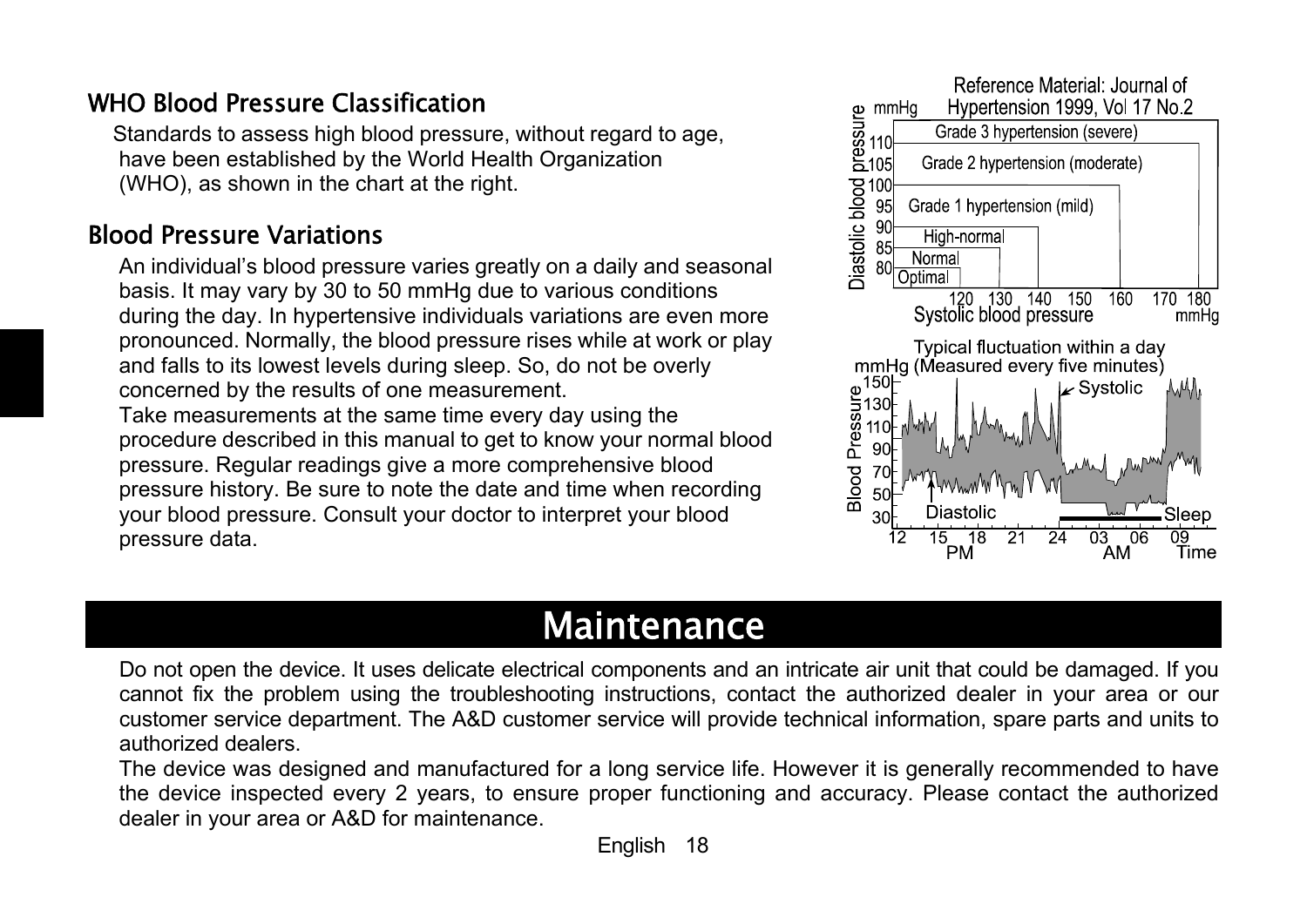### Troubleshooting

| Problem                                                                  | <b>Possible Reason</b>                                                                                                               | <b>Recommended Action</b>                                                                                                                  |
|--------------------------------------------------------------------------|--------------------------------------------------------------------------------------------------------------------------------------|--------------------------------------------------------------------------------------------------------------------------------------------|
|                                                                          | Batteries are drained.                                                                                                               | Replace all batteries with new ones.                                                                                                       |
| Nothing appears in the<br>display, even when the<br>device is turned on. | Battery terminals are not in the correct<br>position.                                                                                | Reinstall the batteries with negative and positive<br>terminals matching those indicated in the battery<br>compartment.                    |
| The cuff does not<br> inflate.                                           | Battery voltage is too low.<br>▲ (LOW BATTERY mark) blinks. If<br>the batteries are drained completely, the<br>mark does not appear. | Replace all batteries with new ones.                                                                                                       |
|                                                                          | The cuff is not applied properly.                                                                                                    | Apply the cuff correctly.                                                                                                                  |
|                                                                          | You moved your wrist or body during the<br>measurement.                                                                              | Make sure you remain very still and quiet during<br>the measurement.                                                                       |
| The device does not<br>measure.<br>Readings are too high<br>lor too low. | The cuff position is not correct.                                                                                                    | Sit comfortably and still.<br>Place your elbow on a table with your palm facing<br>upward and the cuff is at the same level as your heart. |
|                                                                          |                                                                                                                                      | If you have a very weak or irregular heartbeat, the<br>device may have difficulty in determining your<br>blood pressure.                   |
| <b>Other</b>                                                             | The value is different from that measured<br>at a clinic or doctor's office.                                                         | Refer to "Why Measure Blood Pressure at<br>Home?".                                                                                         |
|                                                                          |                                                                                                                                      | Remove the batteries. Place them back properly<br>and try the measurement again.                                                           |

Note: If the actions described above do not solve the problem, contact the dealer. Do not attempt to open or repair this product yourself, as any attempt to do so will make your warranty invalid.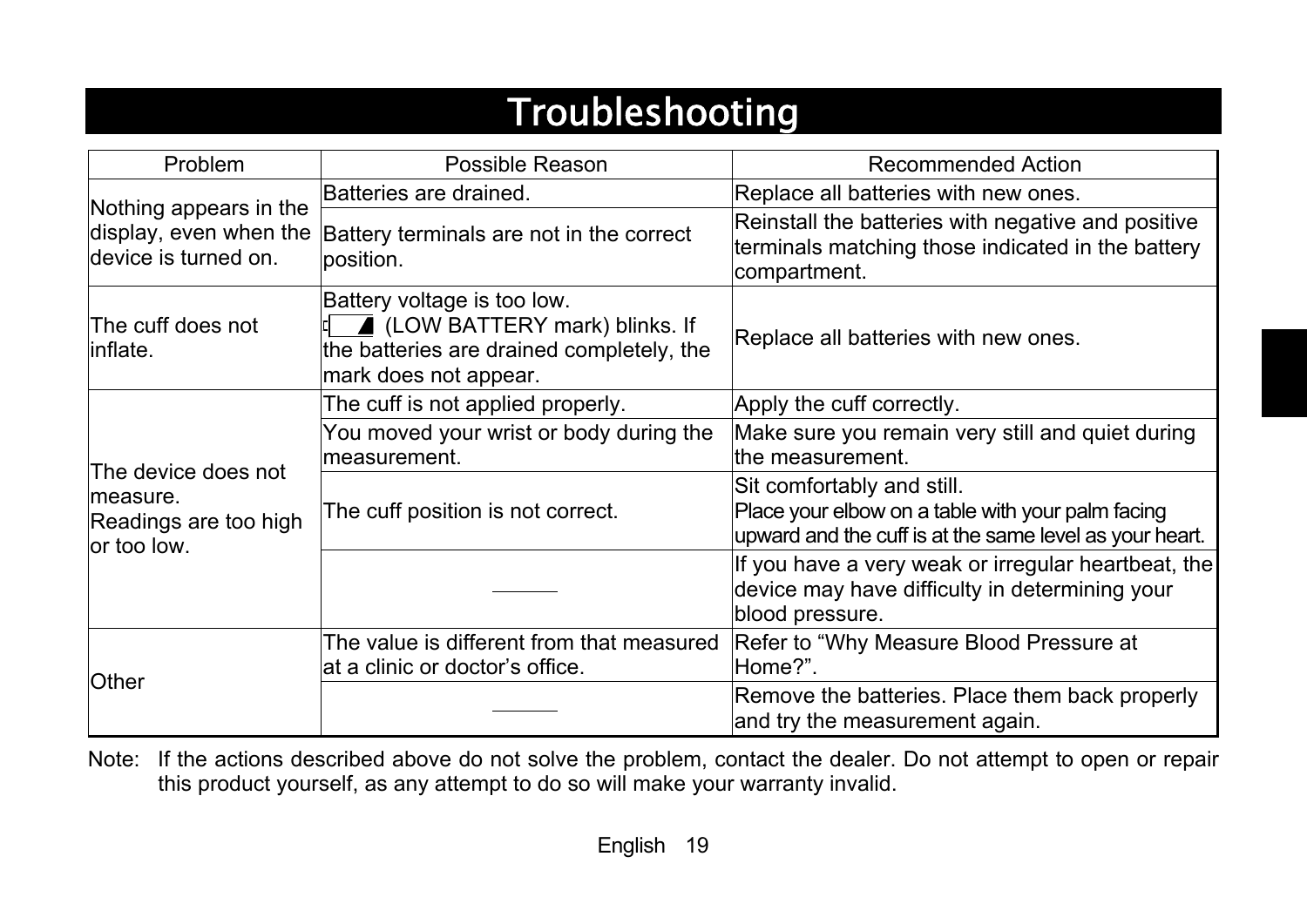### Technical Data

| Type                           | $UB-543$                                                                                                                            |  |
|--------------------------------|-------------------------------------------------------------------------------------------------------------------------------------|--|
| Measurement method             | Oscillometric measurement                                                                                                           |  |
| Measurement range              | Pressure: $0 - 299$ mmHg<br>Systolic pressure: 60 - 279 mmHg<br>Diastolic pressure: 40 - 200 mmHg<br>Pulse: 40 - 180 beats / minute |  |
| Measurement accuracy           | Pressure: ±3 mmHg<br>Pulse: $\pm 5\%$                                                                                               |  |
| Power supply                   | 2 x 1.5 V alkaline batteries (LR03 or AAA)                                                                                          |  |
| Number of measurements         | Approx. 180 measurements, when AAA alkaline batteries are used, with pressure value<br>of 170 mmHg at room temperature of 23 °C.    |  |
| Wrist circumference            | $13.5 - 21.5$ cm                                                                                                                    |  |
| <b>Classification</b>          | Internally powered ME equipment (Continuous operation mode)                                                                         |  |
| <b>Applied part</b>            | Cuff Type BF $ \star $                                                                                                              |  |
| Useful life                    | Device: 5 years (when used six times a day)                                                                                         |  |
| <b>Clinical test</b>           | According to ISO81060-2: 2013                                                                                                       |  |
| <b>EMD</b>                     | IEC 60601-1-2: 2014                                                                                                                 |  |
| <b>Memory</b>                  | Last 60 measurements each for user 1 and user 2.                                                                                    |  |
| <b>Operating conditions</b>    | +10 to +40 °C / 15 to 85 %RH / 800 to 1060 hPa                                                                                      |  |
| Transport / storage conditions | -20 to +60 °C / 10 to 95 %RH / 700 to 1060 hPa                                                                                      |  |
| <b>Dimensions</b>              | Approx. 56 [W] x 88 [H] x 18 [D] mm                                                                                                 |  |
| Weight                         | Approx. 104 g, excluding the batteries                                                                                              |  |
| Ingress protection             | <b>IP20</b>                                                                                                                         |  |

*Note: Specifications are subject to change for improvement without prior notice.* 

*IP classification is the degrees of protection provided by enclosures in accordance with IEC 60529. This device is protected against solid foreign objects of 12 mm diameter and greater such as a finger. This device is not protected against water.*